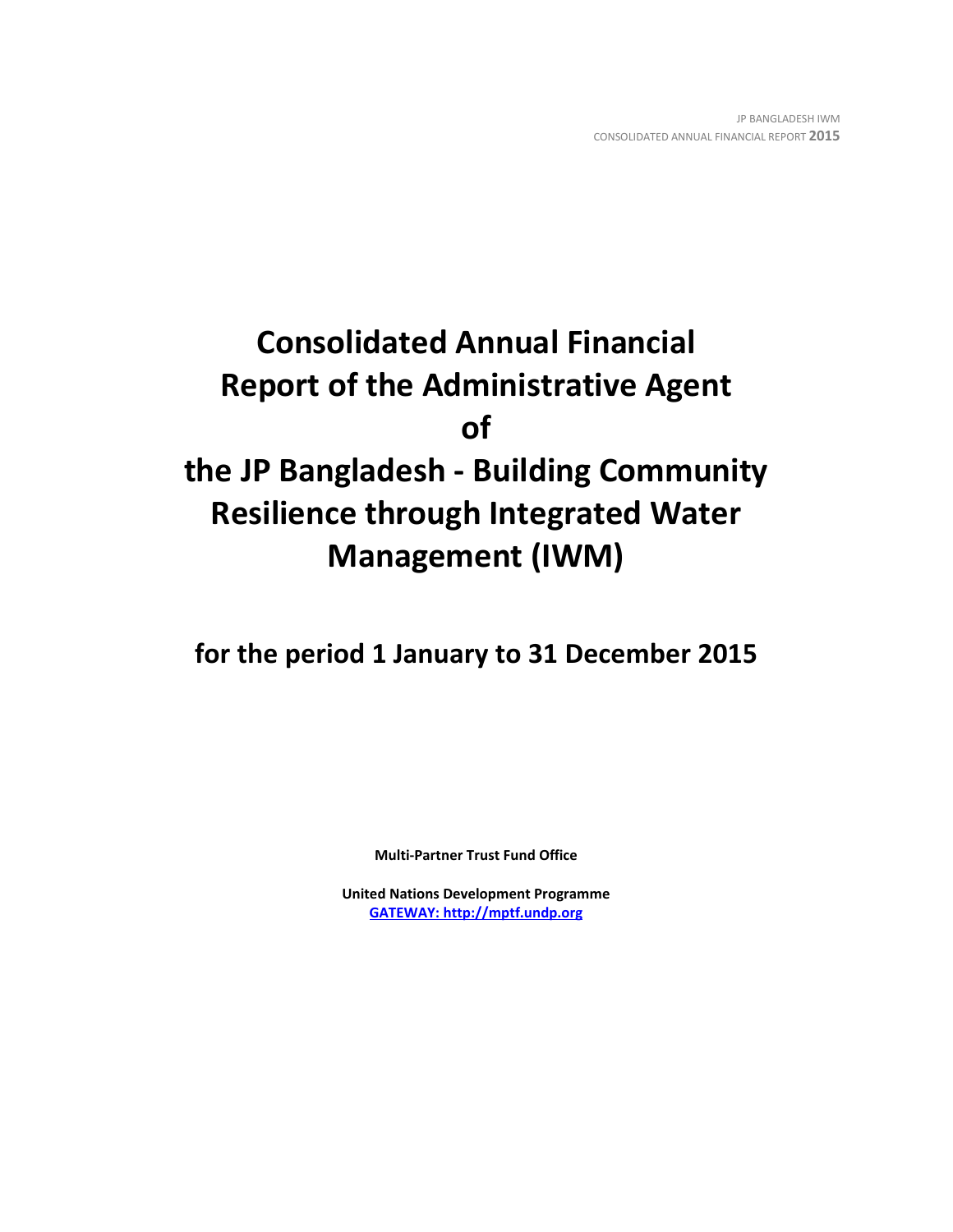JP BANGLADESH IWM CONSOLIDATED ANNUAL FINANCIAL REPORT **2015**

# **PARTICIPATING ORGANIZATIONS CONTRIBUTORS**



International Labour Organization







United Nations Development Programme



World Food Programme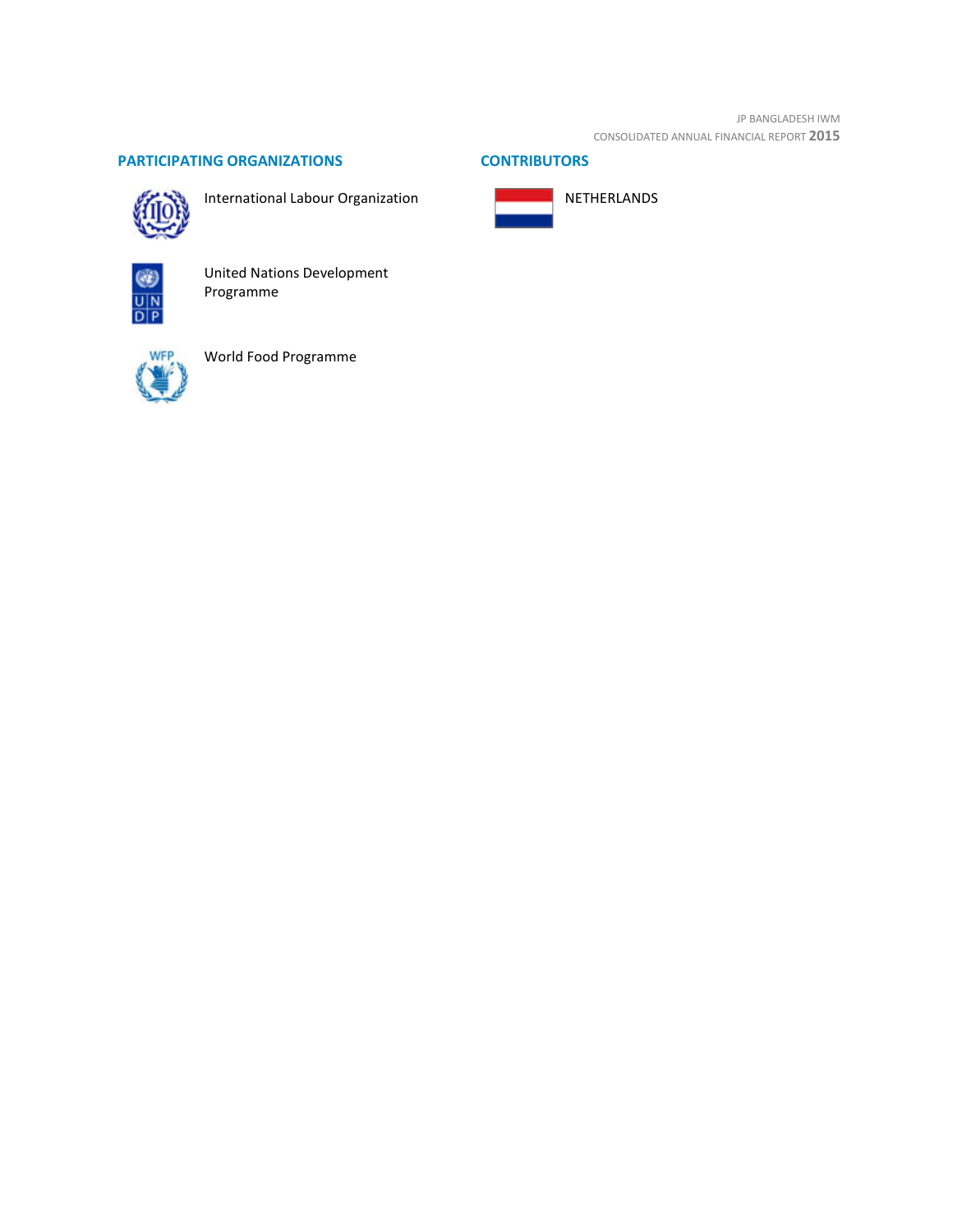#### **DEFINITIONS**

#### **Allocation**

Amount approved by the Steering Committee for a project/programme.

#### **Approved Project/Programme**

A project/programme including budget, etc., that is approved by the Steering Committee for fund allocation purposes.

#### **Contributor Commitment**

Amount(s) committed by a donor to a Fund in a signed Standard Administrative Arrangement with the UNDP Multi-Partner Trust Fund Office (MPTF Office), in its capacity as the Administrative Agent. A commitment may be paid or pending payment.

#### **Contributor Deposit**

Cash deposit received by the MPTF Office for the Fund from a contributor in accordance with a signed Standard Administrative Arrangement.

#### **Delivery Rate**

The percentage of funds that have been utilized, calculated by comparing expenditures reported by a Participating Organization against the 'net funded amount'.

#### **Indirect Support Costs**

A general cost that cannot be directly related to any particular programme or activity of the Participating Organizations. UNDG policy establishes a fixed indirect cost rate of 7% of programmable costs.

#### **Net Funded Amount**

Amount transferred to a Participating Organization less any refunds transferred back to the MPTF Office by a Participating Organization.

## **Participating Organization**

A UN Organization or other inter-governmental Organization that is an implementing partner in a Fund, as represented by signing a Memorandum of Understanding (MOU) with the MPTF Office for a particular Fund.

#### **Project Expenditure**

The sum of expenses and/or expenditure reported by all Participating Organizations for a Fund irrespective of which basis of accounting each Participating Organization follows for donor reporting.

#### **Project Financial Closure**

A project or programme is considered financially closed when all financial obligations of an operationally completed project or programme have been settled, and no further financial charges may be incurred.

## **Project Operational Closure**

A project or programme is considered operationally closed when all programmatic activities for which Participating Organization(s) received funding have been completed.

#### **Project Start Date**

Date of transfer of first instalment from the MPTF Office to the Participating Organization.

#### **Total Approved Budget**

This represents the cumulative amount of allocations approved by the Steering Committee.

#### **US Dollar Amount**

The financial data in the report is recorded in US Dollars and due to rounding off of numbers, the totals may not add up.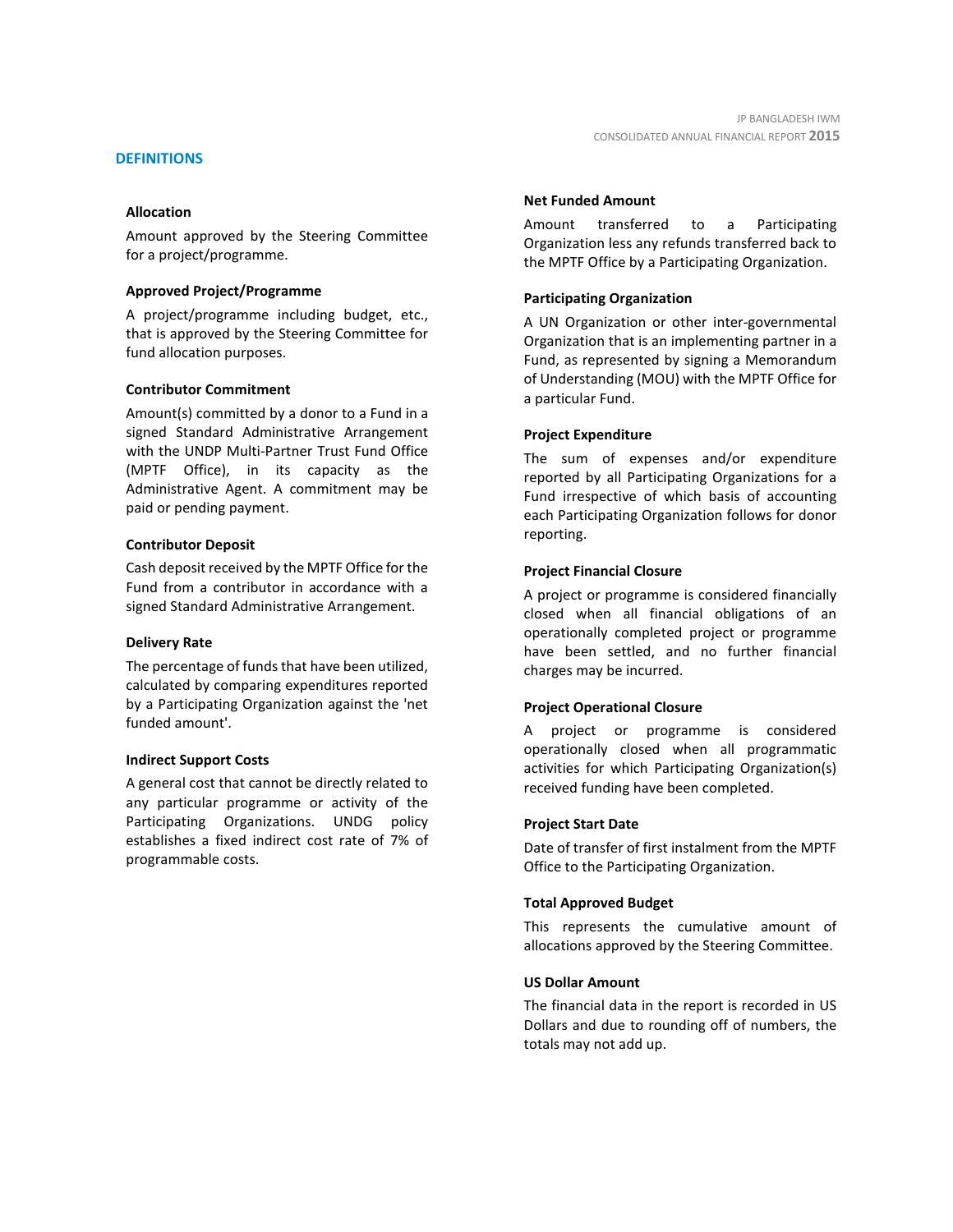#### **2015 FINANCIAL PERFORMANCE**

This chapter presents financial data and analysis of the JP Bangladesh - Building Community Resilience through Integrated Water Management (IWM) using the pass-through funding modality as of 31 December **2015**. Financial information for this Fund is also available on the MPTF Office GATEWAY, at the following address: [http://mptf.undp.org/factsheet/fund/JBD30.](http://mptf.undp.org/factsheet/fund/JBD30) 

#### **1. SOURCES AND USES OF FUNDS**

As of 31 December **2015**, **1** contributors have deposited US\$ **7,828,817** in contributions and US\$ **5,412** has been earned in interest,

bringing the cumulative source of funds to US\$ **7,834,229**.

Of this amount, US\$ **7,750,529** has been transferred to **3** Participating Organizations, of which US\$ **7,671,431** has been reported as expenditure. The Administrative Agent fee has been charged at the approved rate of 1% on deposits and amounts to US\$ **78,288**. Table 1 provides an overview of the overall sources, uses, and balance of the JP Bangladesh IWM as of 31 December **2015**.

|                                                           | <b>Annual 2014</b> | Annual 2015 | <b>Cumulative</b> |
|-----------------------------------------------------------|--------------------|-------------|-------------------|
| <b>Sources of Funds</b>                                   |                    |             |                   |
| <b>Gross Contributions</b>                                |                    |             | 7,828,817         |
| Fund Earned Interest and Investment Income                | 15                 | 27          | 5,412             |
| Interest Income received from Participating Organizations |                    |             |                   |
| Refunds by Administrative Agent to Contributors           |                    |             |                   |
| Fund balance transferred to another MDTF                  |                    |             |                   |
| <b>Other Revenues</b>                                     |                    |             |                   |
| <b>Total: Sources of Funds</b>                            | 15                 | 27          | 7,834,229         |
| <b>Use of Funds</b>                                       |                    |             |                   |
| <b>Transfers to Participating Organizations</b>           | 2,107,529          |             | 7,750,529         |
| Refunds received from Participating Organizations         |                    |             |                   |
| <b>Net Funded Amount to Participating Organizations</b>   | 2,107,529          |             | 7,750,529         |
| <b>Administrative Agent Fees</b>                          |                    |             | 78,288            |
| Direct Costs: (Steering Committee, Secretariatetc.)       |                    |             |                   |
| <b>Bank Charges</b>                                       | 0                  | 0           | 95                |
| <b>Other Expenditures</b>                                 |                    |             |                   |
| <b>Total: Uses of Funds</b>                               | 2,107,529          | 0           | 7,828,912         |
| Change in Fund cash balance with Administrative Agent     | (2, 107, 514)      | 26          | 5,317             |
| Opening Fund balance (1 January)                          | 2,112,804          | 5,290       |                   |
| <b>Closing Fund balance (31 December)</b>                 | 5,290              | 5,317       | 5,317             |
| Net Funded Amount to Participating Organizations          | 2,107,529          |             | 7,750,529         |
| Participating Organizations' Expenditure                  | 598,441            | 1,463,323   | 7,671,431         |
| <b>Balance of Funds with Participating Organizations</b>  |                    |             | 79,098            |

### **Table 1. Financial Overview, as of 31 December 2015 (in US Dollars)**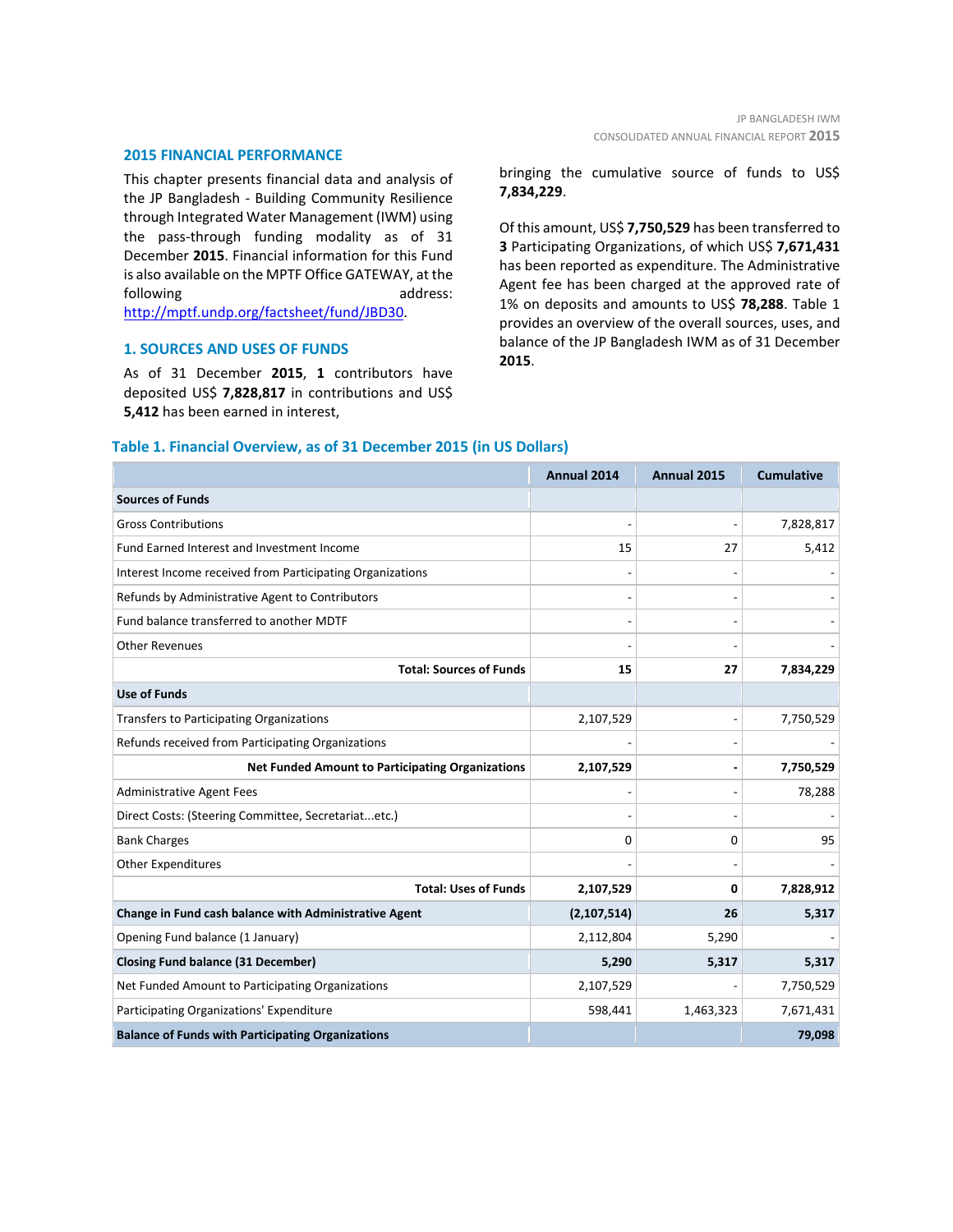# **2. PARTNER CONTRIBUTIONS**

Table 2 provides information on cumulative contributions received from all contributors to this Fund as of 31 December **2015**.

# **Table 2. Contributors' Deposits, as of 31 December 2015 (in US Dollars)**

| <b>Contributors</b> | <b>Prior Years</b><br>as of 31-Dec-2014 | <b>Current Year</b><br>Jan-Dec-2015 | <b>Total</b> |
|---------------------|-----------------------------------------|-------------------------------------|--------------|
| NETHERLANDS         | 7,828,817                               | $\overline{\phantom{0}}$            | 7,828,817    |
| <b>Grand Total</b>  | 7,828,817                               | $\overline{\phantom{0}}$            | 7,828,817    |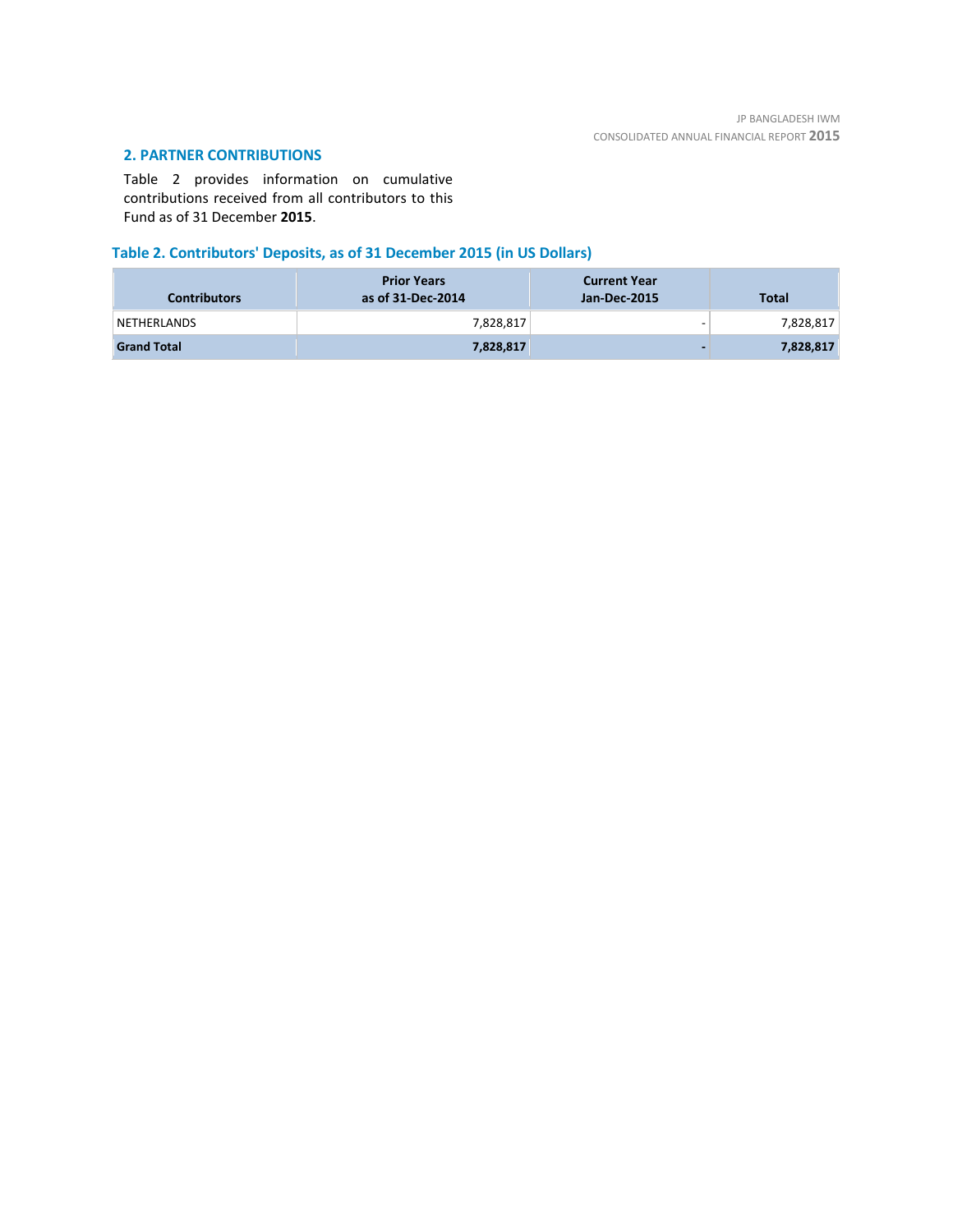#### **3. INTEREST EARNED**

Interest income is earned in two ways: 1) on the balance of funds held by the Administrative Agent ('Fund earned interest'), and 2) on the balance of funds held by the Participating Organizations ('Agency earned interest') where their Financial Regulations and Rules allow return of interest

to the AA. As of 31 December **2015**, Fund earned interest amounts to US\$ **5,412** and no interest was received from Participating Organizations. Details are provided in the table below.

## **Table 3. Sources of Interest and Investment Income, as of 31 December 2015 (in US Dollars)**

| <b>Interest Earned</b>                     | <b>Prior Years</b><br>as of 31-Dec-2014 | <b>Current Year</b><br><b>Jan-Dec-2015</b> | <b>Total</b> |
|--------------------------------------------|-----------------------------------------|--------------------------------------------|--------------|
| <b>Administrative Agent</b>                |                                         |                                            |              |
| Fund Earned Interest and Investment Income | 5,385                                   | 27                                         | 5,412        |
| <b>Total: Fund Earned Interest</b>         | 5,385                                   | 27                                         | 5,412        |
| <b>Participating Organization</b>          |                                         |                                            |              |
| <b>Total: Agency earned interest</b>       |                                         |                                            |              |
| <b>Grand Total</b>                         | 5,385                                   | 27                                         | 5,412        |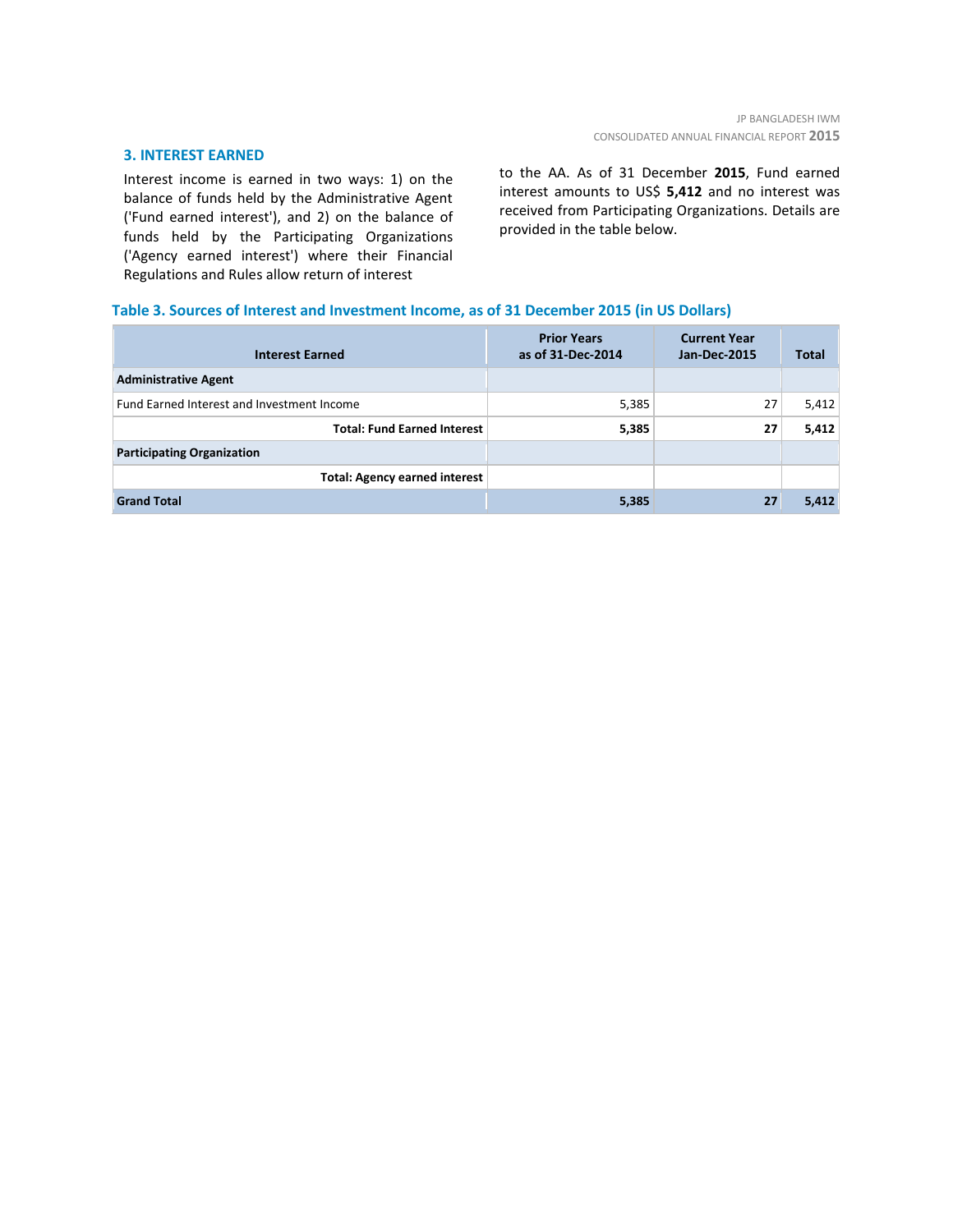#### **4. TRANSFER OF FUNDS**

Allocations to Participating Organizations are approved by the Steering Committee and disbursed by the Administrative Agent. As of 31 December **2015**, the AA has transferred US\$ **7,750,529** to **3** Participating Organizations (see list below).

Table 4 provides additional information on the refunds received by the MPTF Office, and the net funded amount for each of the Participating Organizations.

# **Table 4. Transfer, Refund, and Net Funded Amount by Participating Organization, as of 31 December 2015 (in US Dollars)**

| Participating<br>Organization | Prior Years as of 31-Dec-2014 |                |                   | <b>Current Year Jan-Dec-2015</b> |                |                   | <b>Total</b>     |                |                   |
|-------------------------------|-------------------------------|----------------|-------------------|----------------------------------|----------------|-------------------|------------------|----------------|-------------------|
|                               | <b>Transfers</b>              | <b>Refunds</b> | <b>Net Funded</b> | <b>Transfers</b>                 | <b>Refunds</b> | <b>Net Funded</b> | <b>Transfers</b> | <b>Refunds</b> | <b>Net Funded</b> |
| ILO                           | 250,070                       |                | 250,070           |                                  |                |                   | 250.070          |                | 250,070           |
| <b>UNDP</b>                   | 4,491,514                     |                | 4,491,514         |                                  |                |                   | 4,491,514        |                | 4,491,514         |
| <b>WFP</b>                    | 3,008,945                     |                | 3,008,945         |                                  |                |                   | 3,008,945        |                | 3,008,945         |
| <b>Grand Total</b>            | 7,750,529                     |                | 7,750,529         |                                  |                |                   | 7,750,529        |                | 7,750,529         |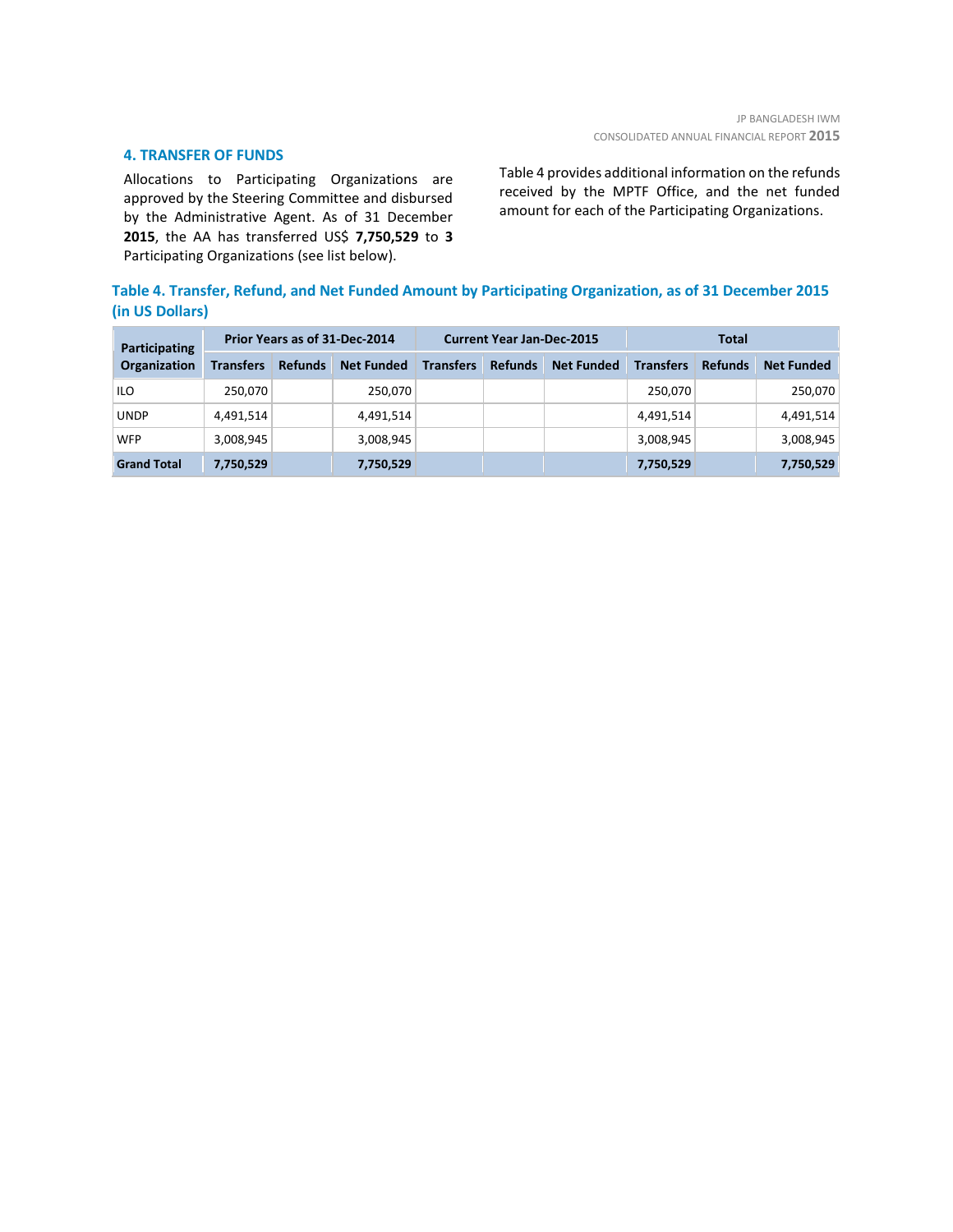CONSOLIDATED ANNUAL FINANCIAL REPORT **2015**

# **5. EXPENDITURE AND FINANCIAL DELIVERY RATES**

All final expenditures reported for the year **2015** were submitted by the Headquarters of the Participating Organizations. These were consolidated by the MPTF Office.

## **5.1 EXPENDITURE REPORTED BY PARTICIPATING ORGANIZATION**

As shown in table below, the cumulative net funded amount is US\$ **7,750,529** and cumulative expenditures reported by the Participating Organizations amount to US\$ **7,671,431**. This equates to an overall Fund expenditure delivery rate of **99** percent.

# **Table 5.1 Net Funded Amount, Reported Expenditure, and Financial Delivery by Participating Organization, as of 31 December 2015 (in US Dollars)**

|                               |                           |                                    | <b>Expenditure</b>                      |                                            |                   |                           |
|-------------------------------|---------------------------|------------------------------------|-----------------------------------------|--------------------------------------------|-------------------|---------------------------|
| Participating<br>Organization | Approved<br><b>Amount</b> | <b>Net Funded</b><br><b>Amount</b> | <b>Prior Years</b><br>as of 31-Dec-2014 | <b>Current Year</b><br><b>Jan-Dec-2015</b> | <b>Cumulative</b> | <b>Delivery Rate</b><br>% |
| ILO                           | 250,070                   | 250,070                            | 127,159                                 | 119,059                                    | 246.218           | 98.46                     |
| <b>UNDP</b>                   | 4,491,514                 | 4,491,514                          | 3,004,025                               | 1,344,264                                  | 4,348,289         | 96.81                     |
| <b>WFP</b>                    | 3,008,945                 | 3,008,945                          | 3,076,924                               |                                            | 3,076,924         | 102.26                    |
| <b>Grand Total</b>            | 7,750,529                 | 7,750,529                          | 6,208,108                               | 1,463,323                                  | 7,671,431         | 98.98                     |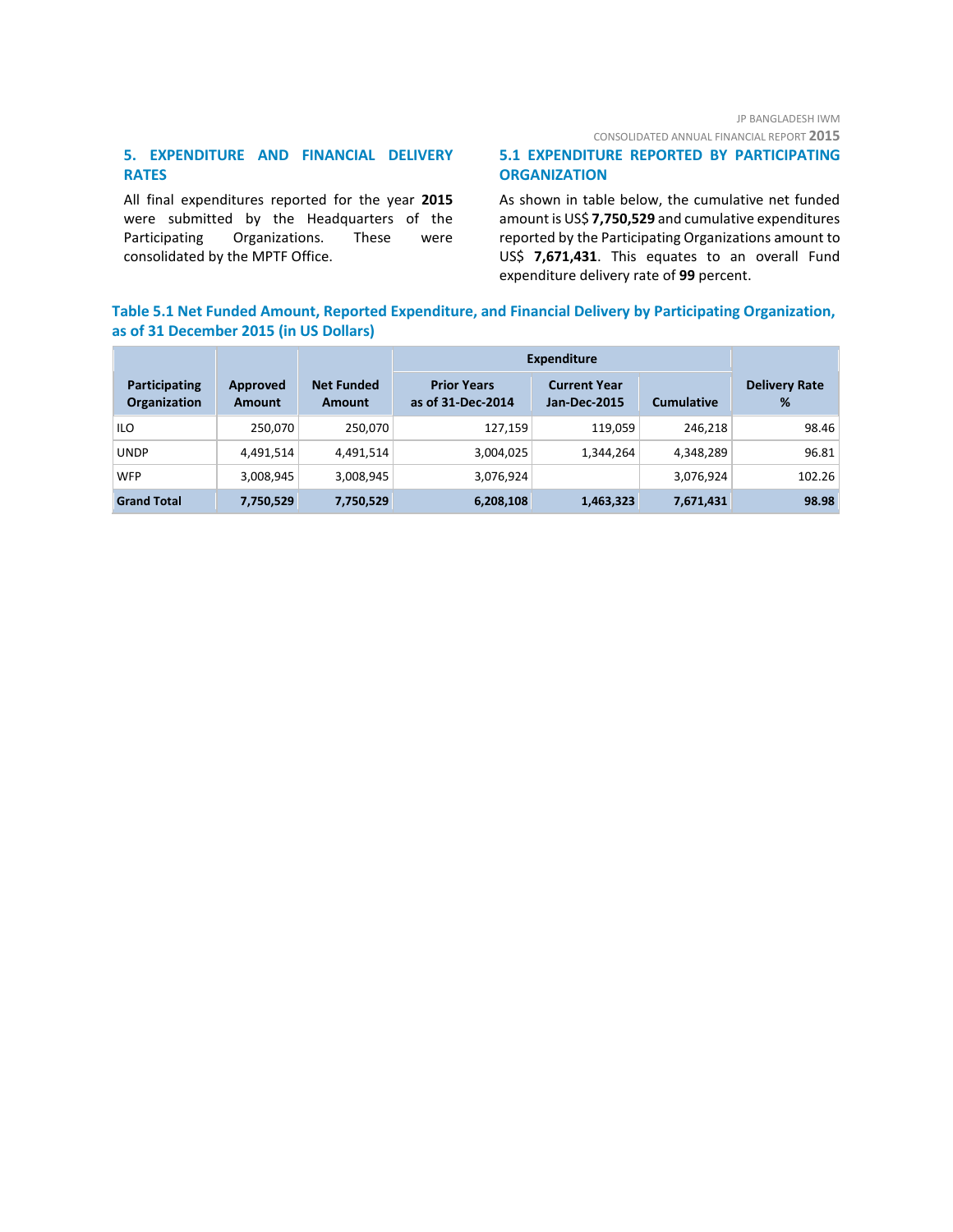#### **5.2 EXPENDITURE REPORTED BY CATEGORY**

\_\_\_\_\_\_\_\_\_\_\_\_\_\_\_\_\_\_\_\_\_\_

Project expenditures are incurred and monitored by each Participating Organization and are reported as per the agreed categories for inter-agency harmonized reporting.

Table 5.2 reflects expenditure reported in the UNDG expense categories.

#### **2012 CEB Expense Categories**

- 1. Staff and personnel costs
- 2. Supplies, commodities and materials
- 3. Equipment, vehicles, furniture and depreciation
- 4. Contractual services
- 5. Travel
- 6. Transfers and grants
- 7. General operating expenses
- 8. Indirect costs

#### **Table 6. Expenditure by UNDG Budget Category, as of 31 December 2015 (in US Dollars)**

|                                           | <b>Expenditure</b>                      |                                            |           |                                                     |
|-------------------------------------------|-----------------------------------------|--------------------------------------------|-----------|-----------------------------------------------------|
| Category                                  | <b>Prior Years</b><br>as of 31-Dec-2014 | <b>Current Year</b><br><b>Jan-Dec-2015</b> | Total     | <b>Percentage of Total</b><br><b>Programme Cost</b> |
| Staff & Personnel Cost (New)              | 271,297                                 | 24,286                                     | 295,583   | 4.12                                                |
| Suppl, Comm, Materials (New)              | 1,890,912                               |                                            | 1,890,912 | 26.37                                               |
| Equip, Veh, Furn, Depn (New)              | 15,711                                  | 2,817                                      | 18,528    | 0.26                                                |
| Contractual Services (New)                | 3,152,644                               | 1,303,180                                  | 4,455,823 | 62.15                                               |
| Travel (New)                              | 27,451                                  | 7,145                                      | 34,596    | 0.48                                                |
| Transfers and Grants (New)                | 357,517                                 |                                            | 357,517   | 4.99                                                |
| General Operating (New)                   | 86,267                                  | 30,167                                     | 116,435   | 1.62                                                |
| <b>Programme Costs Total</b>              | 5,801,798                               | 1,367,594                                  | 7,169,392 | 100.00                                              |
| <sup>1</sup> Indirect Support Costs Total | 406,310                                 | 95,729                                     | 502,039   | 7.00                                                |
| <b>Total</b>                              | 6,208,108                               | 1,463,323                                  | 7,671,431 |                                                     |

**<sup>1</sup> Indirect Support Costs** charged by Participating Organization, based on their financial regulations, can be deducted upfront or at a later stage during implementation. The percentage may therefore appear to exceed the 7% agreed-upon for on-going projects. Once projects are financially closed, this number is not to exceed 7%.